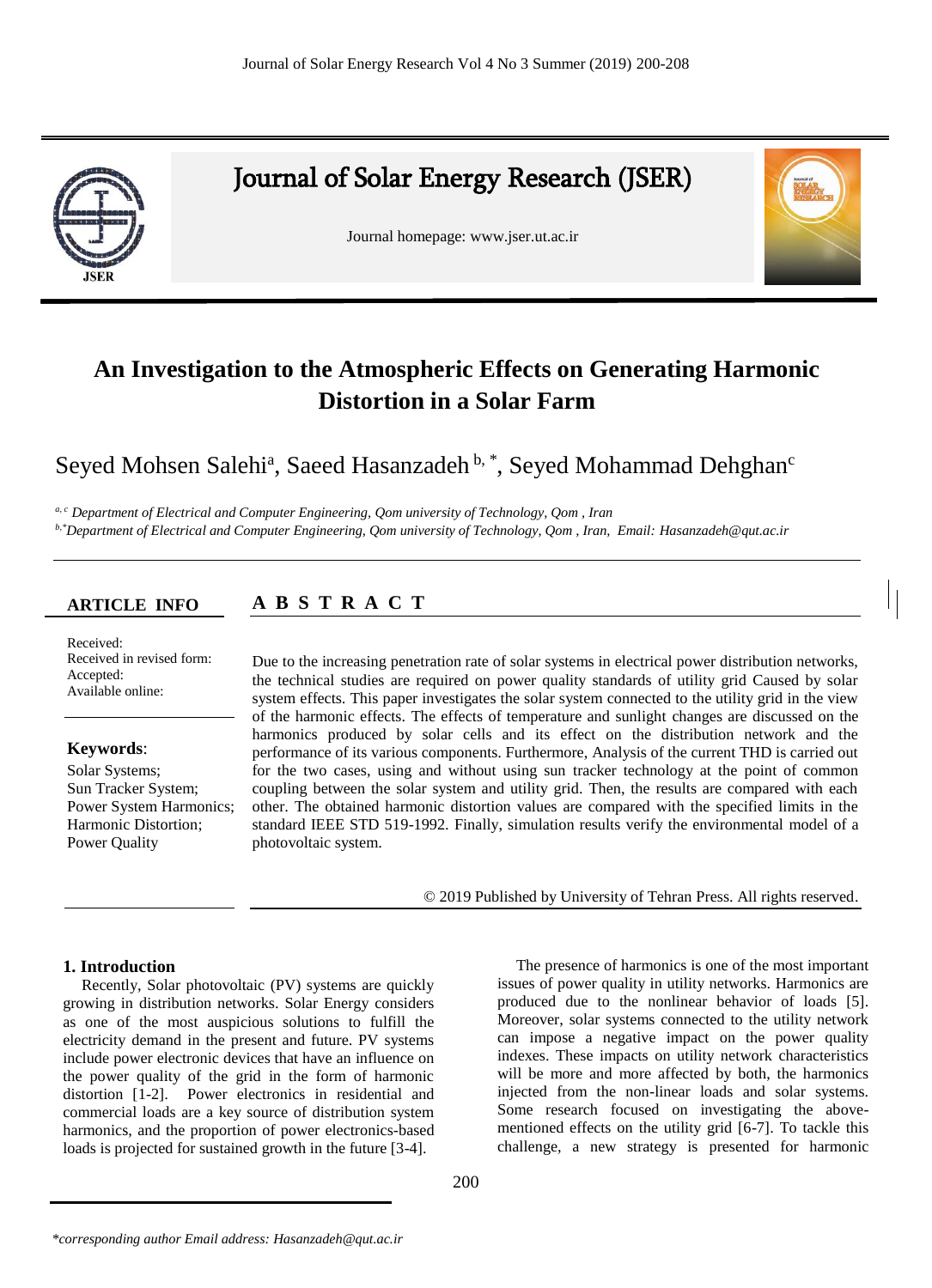reduction using grid-connected photovoltaic inverters by using the Discrete Fourier Transform method and considering the free capacity of the inverter [8]. Furthermore, an optimal passive harmonic filter planning is proposed for THD mitigation from a cost objective function perspective [9].



Figure 1. a solar system connected to the network

This paper presents an investigation of the atmospheric effects on generating harmonic distortion in a solar farm. The model used in this study is based on [10] as shown in Fig. 1. In the following, different parts of a solar interconnected network are discussed. Since the study requires software for simulation of the solar system, PSCAD has been chosen to simulate the interconnected solar system network [11]. In section II, the details of an interconnected solar system network are described including model, control, and performance of various components. In section III, harmonic distortion analysis injected from the solar systems connected to the network is studied with changing weather conditions during the day with and without using the sun tracker. All the results will be discussed based on the standard IEEE519-1992 [12].

#### **2. Solar System Model**

As shown in Fig. 2, solar system model used in this study includes a solar farm, DC link capacitor, DC-DC converter, and the maximum power point tracker system, three-phase inverter, AC filter, transformer, and the utility grid. In the following, different parts of a solar interconnected network are discussed.

#### *Solar Cell*

 A solar cell is formed from semiconductor devices that produce electricity by the photovoltaic effect. The equivalent circuit of the solar cell used in modelling and the value of its parameters are shown in Fig. 3. (1) and (2) definite solar cell relations [6].







Figure 3. The equivalent circuit of a solar cell.

$$
I_o = I_{on} \left[ \frac{T_n}{T} \right]^3 \exp \left[ \frac{qE_g}{ak} \left( \frac{1}{T_n} - \left( \frac{1}{T} \right) \right) \right]
$$
 (1)

$$
I_{pv} = (I_{pv, n} + K_I \Delta_T) \frac{G}{G_n}
$$
 (2)

where  $T$  is the temperature between  $P$  and  $N$  junction of solar cells in terms of *K*, *K* is Boltzmann's constant, *a* is the constant of ideal diode,  $R<sub>s</sub>$  is the equivalent resistance of series solar arrays, *G* is the amount of solar radiation on the cell surface in terms of watt per square meters and *Gn* is the nominated solar radiation on the surface of the solar cell.

The model can use a certain number of cells in series and parallel connection to form a solar farm with the ability to provide high electrical power. the power output of each cell is 650 watts. so, for the total number of 400 solar cells is equal to 260 kW. Increasing the amount of solar radiation can increase the short circuit current while increasing the temperature can reduce the open-circuit voltage of the solar cell.

#### *DC-DC Converter*

DC-DC converter plays an important role in solar systems[13-14]. Here, the DC-DC converter is a buck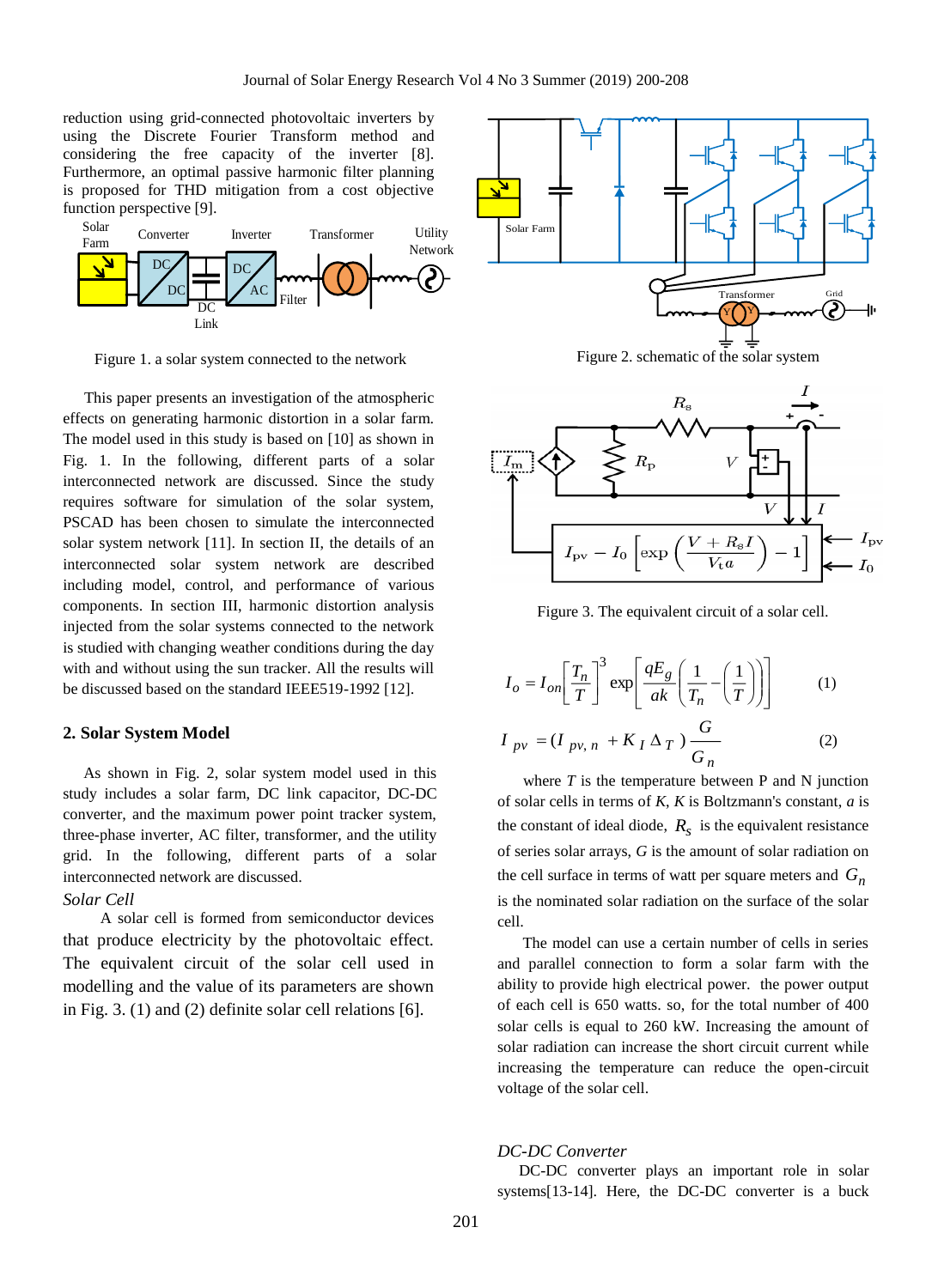converter that is used to maximum power point tracker by controlling the voltage across the DC link capacitor and solar cell arrays. By producing the reference voltage that feeds a PI controller and the switching signals of the DC-DC converter, the voltage across the solar cell follows the reference value.

#### *Maximum Power Point Tracker (MPPT)*

In Fig. 4, a maximum power point tracking model to generate the reference voltage is shown. At the first, solar cell output current  $(I_{PV})$  and its output voltage  $(V_{PV})$ are passed from a first-order low-pass filter. To filter out high-frequency components, the time constant is  $T = 0.01$ seconds and the gain is  $G = 1$ . The filtered voltage and current signals  $(I_{PVF}, V_{PVF})$  feeds the maximum power point tracker which uses algorithms of increasing conductivity. This algorithm is based on the slope of the output power curve of the solar cell. The output power of a solar cell (axis y) versus its voltage (axis x). The curve is shown in Fig. 5. As it is seen at the maximum power point, the slope of this curve is zero with positive and negative slope at the left and right-hand side of the point. Therefore, the maximum power point is tracked by comparing *I/V* and *∆I/∆V* based on (3) [15].

$$
\begin{cases}\n\Delta I / \Delta V = -I/V & \text{maximum point} \\
\Delta I / \Delta V > -I/V & \text{left side} \\
\Delta I / \Delta V < -I/V & \text{right side}\n\end{cases} \tag{3}
$$

The maximum power point tracker produces the voltage reference ( $V_{MPPT}$ ). The algorithm  $V_{MPPT}$  is increased or decreased to tracking the maximum power point according to climate variations. The reference voltage is used as a control input of the DC-DC converter.



Figure 4. The model of maximum power point tracker



Figure 5. The output power of a solar cell versus its voltage.

#### *Three-Phases Inverter*

To join a solar system to a utility grid, the DC output power of the buck converter should be converted to a threephase AC voltage using a three-phase inverter. Also, the inverter should maintain the input DC voltage (the output of the DC-DC converter) at a constant amount. In the simulated model, the three-phase inverter includes a simple active and reactive power regulator circuit, the fire pulse generator and a three-phase bridge inverter.

## *Utility Grid*

The model of the utility grid system concerning the standard range of medium voltage in Iran is equivalent to a source of 20 kV and 50 Hz. As illustrated in Fig. 2, there is a system inductive impedance located behind the source.

#### *Tracking Solar Array*

 $V_{mp\#}$  puality standards. Variations of the sunlight radiation on PVF Sunlight respectively, are illustrated in Fig. 6. Two cases of If the surface of solar cells that receives the energy of the sun, moves with the motion of the sun, get the energy of the solar cells will increase. In the days when the arc motion of the sun and its radiation are high, the solar tracker system resulted in a significant increase in power. Using the tracking system in summer and in winter about 50 percent and 20 percent respectively more energy will be absorbed. Moreover, using the solar array tracker increases the number of hours of getting solar energy to meet power the surface of the solar cell, during different hours of a day for the longest and shortest days of a year,  $20<sup>th</sup>$  June with 16 hours' sunlight and 20<sup>th</sup> December with 10-hour using sun tracker and without using it, are shown comparably. As it is seen, the sun tracker has a significant effect on the value of absorbed energy [11,16].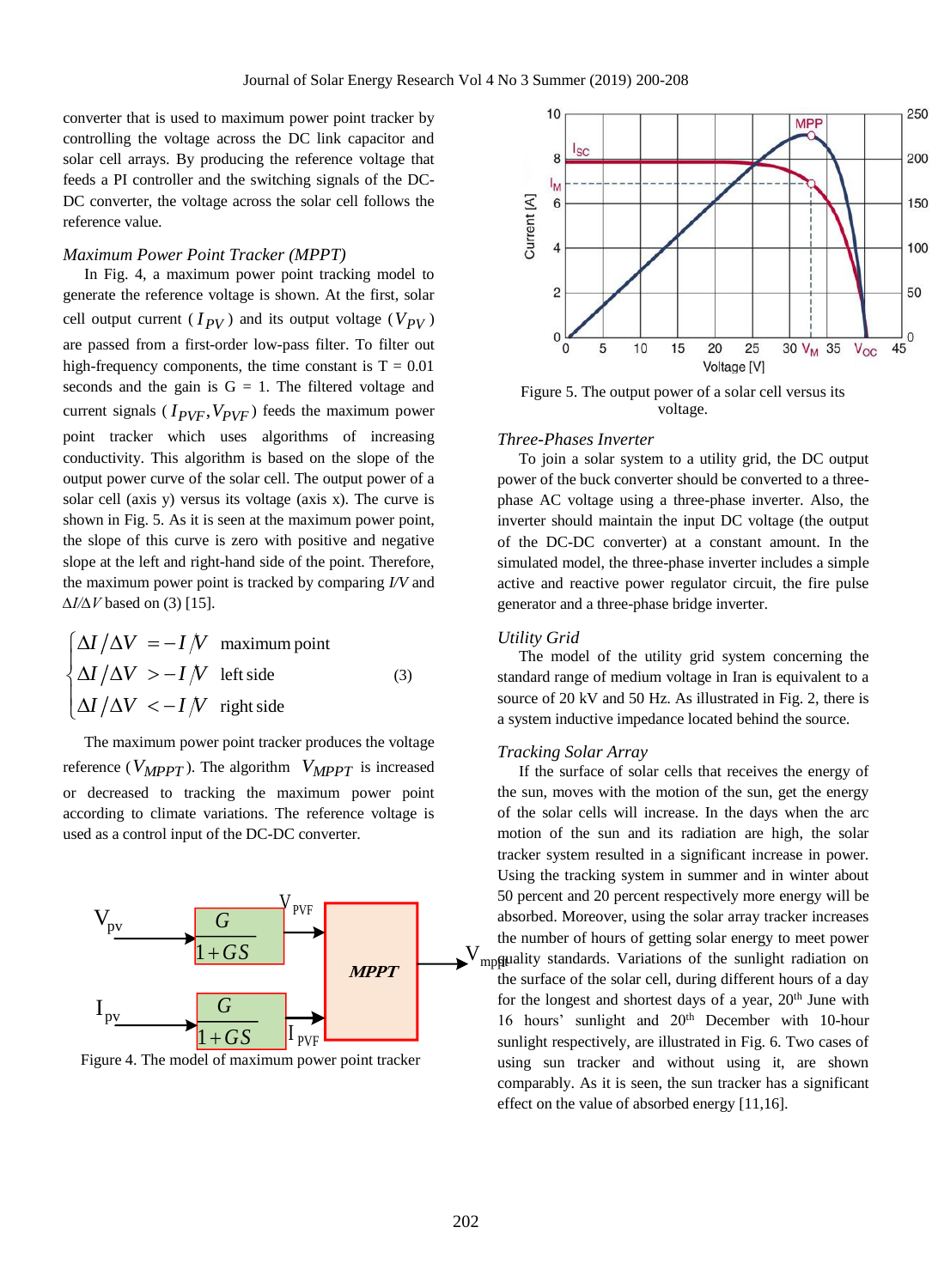#### **3. Analysis of Harmonic Distortion**

Harmonics are sinusoidal components of a signal with frequencies multiple of the fundamental frequency. Harmonics in solar systems are due to the switching of converters that do not generate a complete sinusoidal wave. Both solar systems connected to the network and nonlinear loads that are already connected to the grid inject harmonic. Therefore, more stress is forced into the grid power quality index. To maintain power quality at an acceptable level, some standards for distributed systems must be set and applied. The IEEE STD 929-2000 is one of the main that gives practical recommendations contains guidance regarding equipment and functions necessary to ensure compatible operation of photovoltaic (PV) systems that are connected in parallel with the electric utility [17]. Also, harmonic distortion recommendations that are presented in the standard IEEE STD 519-1992 must be met at the point of common coupling where the solar system is connected to the medium-voltage network.

In the model, the point of common coupling (PCC) is placed between the transformer and the electric network. It should ensure that the output current of the solar system has an acceptable level of harmonics. It requires attention to section 10 of the standard IEEE STD 519-1992 that is summary is presented in the following. Total harmonic distortion of current should be less than 5% of the main component of inverter output current. Each harmonic component should have a percentage with limits listed in Table 1. The limits of Table 1 are related to the point of common coupling. It should be noted that even harmonics are less than 25% of odd ones in their ranges.

#### **4. Simulation Results**

Fig. 7 depicts the total harmonic distortion of phase *A* current at the point of common coupling as a percentage of the main harmonic. In this case, sunlight has been modeled based on Fig. 6 on 20<sup>th</sup> June using sun tracker technology. As is seen in Fig. 6, 16 hours is available to extract solar energy, but according to what is specified in Fig. 7,

considering a total harmonic distortion of phase *A*, 10 hours (7 to 17) meets the standard IEEE STD 519-1992 limits. Fig. 8 illustrates individual harmonic distortion at 7 o'clock. It is clear that the total harmonic distortion of the current of the point of common coupling is less than 5% in 10 hours during the day, as well as the limitations of Table 1, are met. As depicted in Fig. 9, without using sun tracker technology, only in five hours (9 to 14) total harmonic distortion is less than the limits of the standard. Fig. 10 illustrates individual harmonic distortion at 9 o'clock.

As illustrated in Fig. 6, only in 10 hours (7 to 17) of the day there is the sunlight on 20<sup>th</sup> December. According to Fig. 11 and the percentage of total harmonic distortion of phase current at the PCC and using the technology of the sun tracker, only in 2 hours (11 to 13) meets the standard IEEE STD 519-1992 limits are met and at other times of the day, it exceeds the standard limits. Fig. 12 shows different harmonic distortion at 11 o'clock which are less than the limits of Table 1. Fig. 13 illustrates the total harmonic distortion of the current of phase *A* at the point of common coupling without using a sun tracker technology on 20th December. As it is seen the total harmonic distortion of phase *A* exceeds the limits of standard IEEE STD 519-1992 during the day. So the sunlight energy is not effectively absorbed. Therefore, the need for a sun tracker technology is essential. In Fig. 14, individual harmonic distortion at 12 o'clock is illustrated which is more than the limits of Table 1.

| Table 1. Harmonic distortion limits of current at         |
|-----------------------------------------------------------|
| common coupling point for a six pulses converter based on |
| the standard IEEE STD 519-1992.                           |

| <b>Odd harmonics</b> | <b>Distortion limits</b> |
|----------------------|--------------------------|
| $9 - 11$             | $>4\%$                   |
| $11-15$              | $>2\%$                   |
| 17-21                | $>1.5\%$                 |
| 21-23                | $>0.6\%$                 |
| Higher than 23       | $>0.3\%$                 |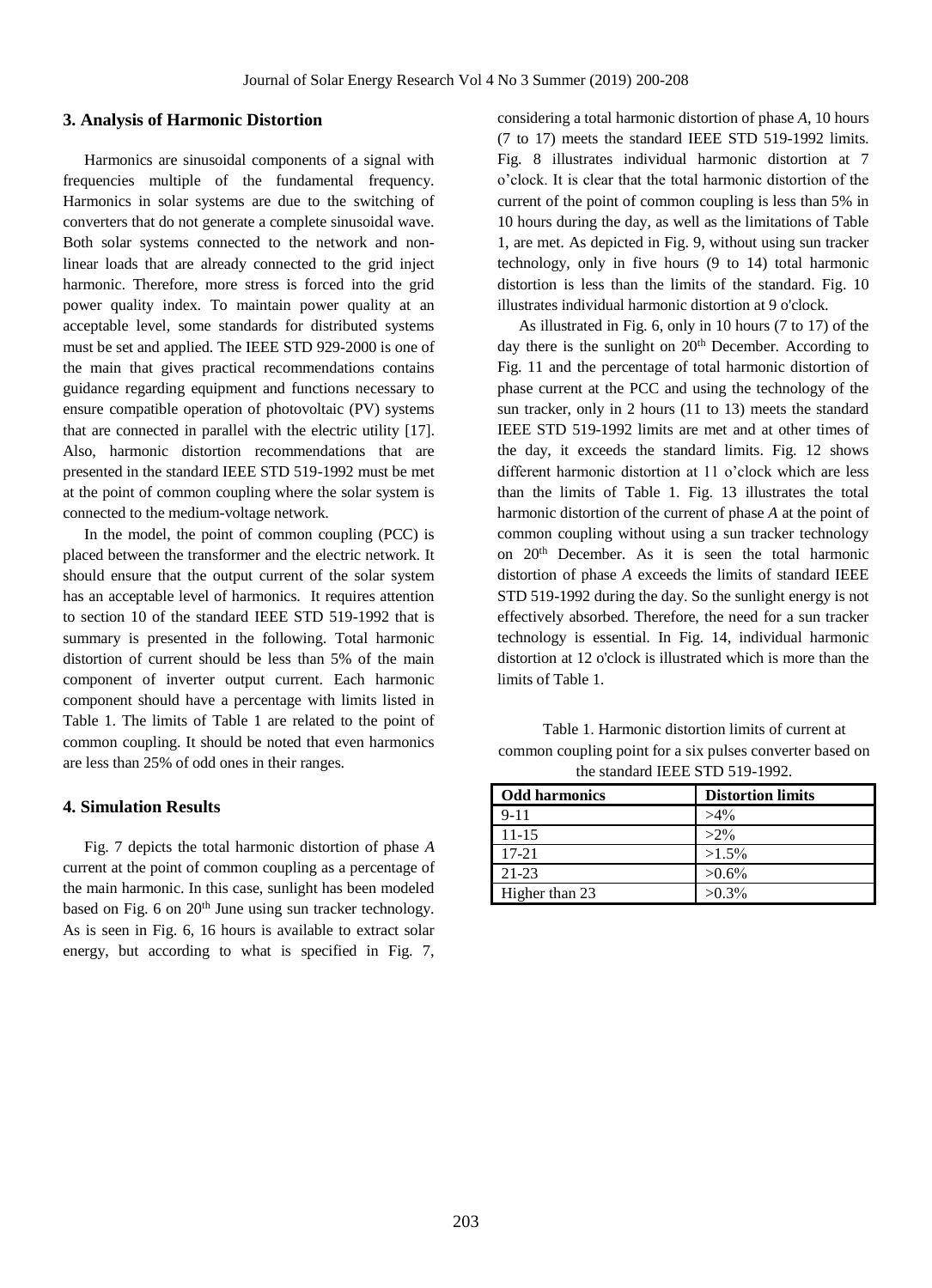

Figure 6. The sunlight radiation on the surface of the solar cell.



Figure 8. individual harmonic distortion on 20<sup>th</sup> June using sun tracker technology.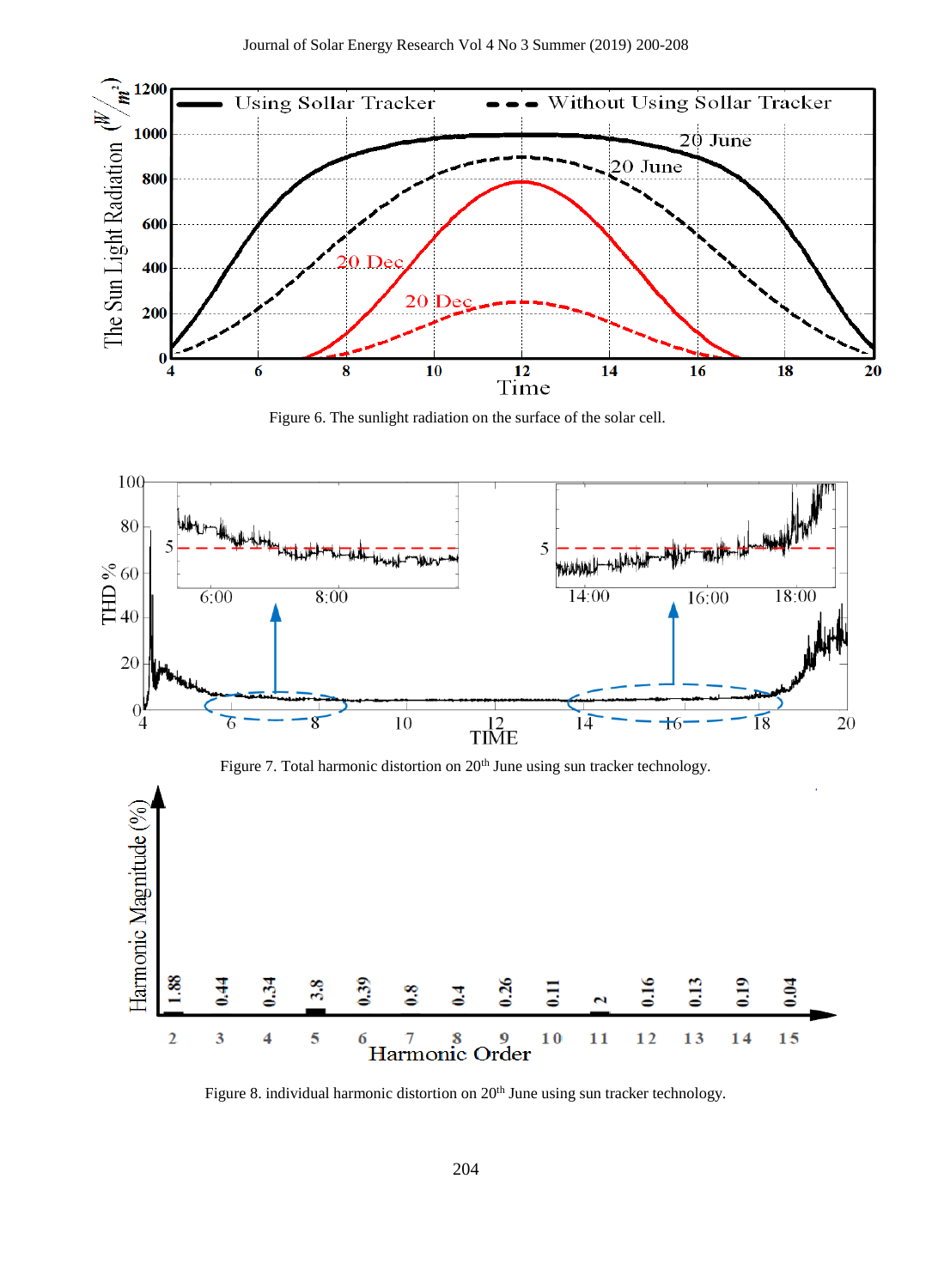

Figure 9. Total harmonic distortion on 20<sup>th</sup> June without using sun tracker technology.



Figure 10. individual harmonic distortion on 20<sup>th</sup> June without using sun tracker technology.



Figure 11. Total harmonic distortion on 20<sup>th</sup> December using sun tracker technology.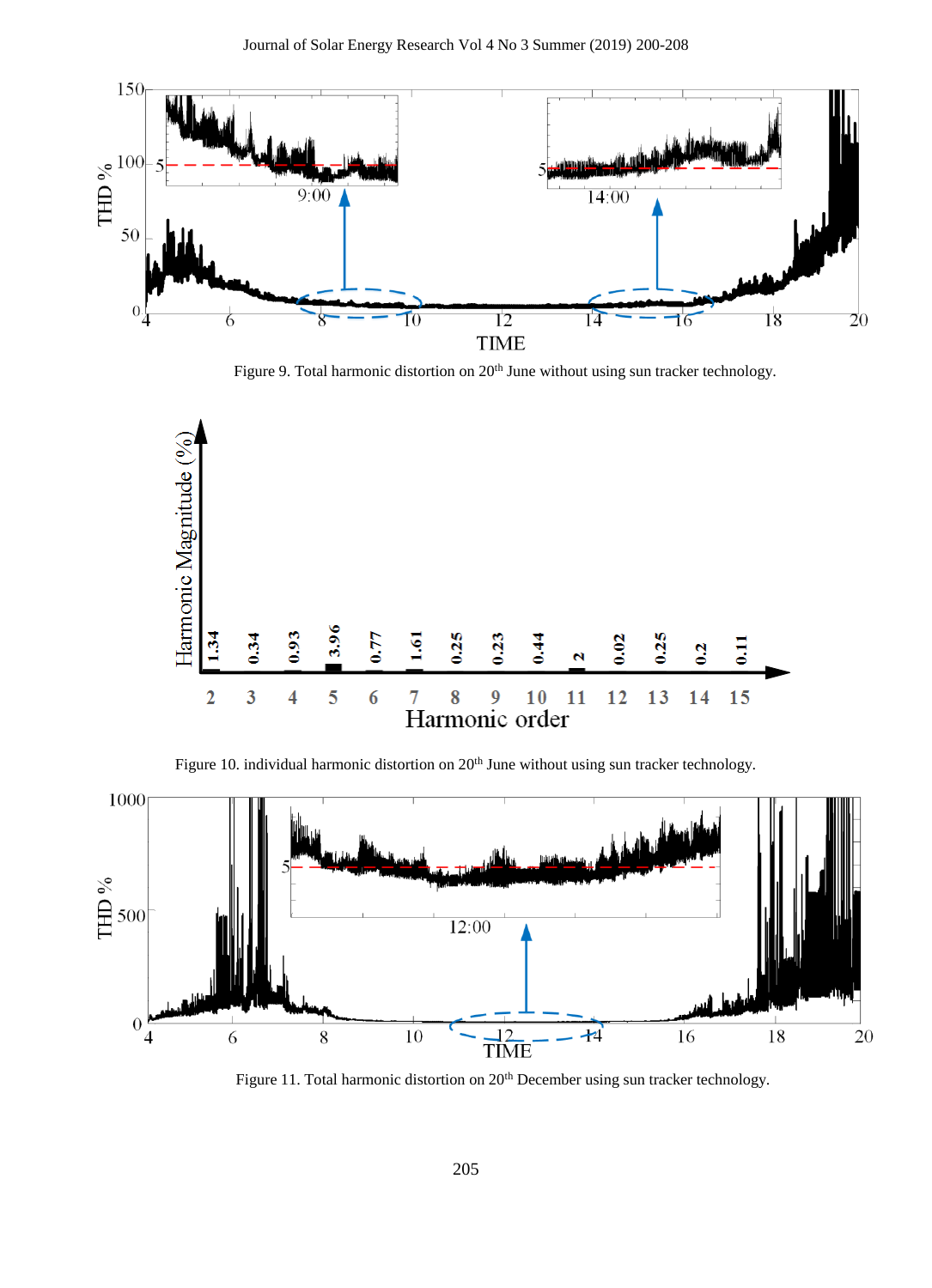

Figure 12. individual harmonic distortion on 20<sup>th</sup> December using sun tracker technology.



Figure 13. Total harmonic distortion on 20<sup>th</sup> December without using sun tracker technology.



Figure 14. individual harmonic distortion on 20<sup>th</sup> December without using sun tracker technology.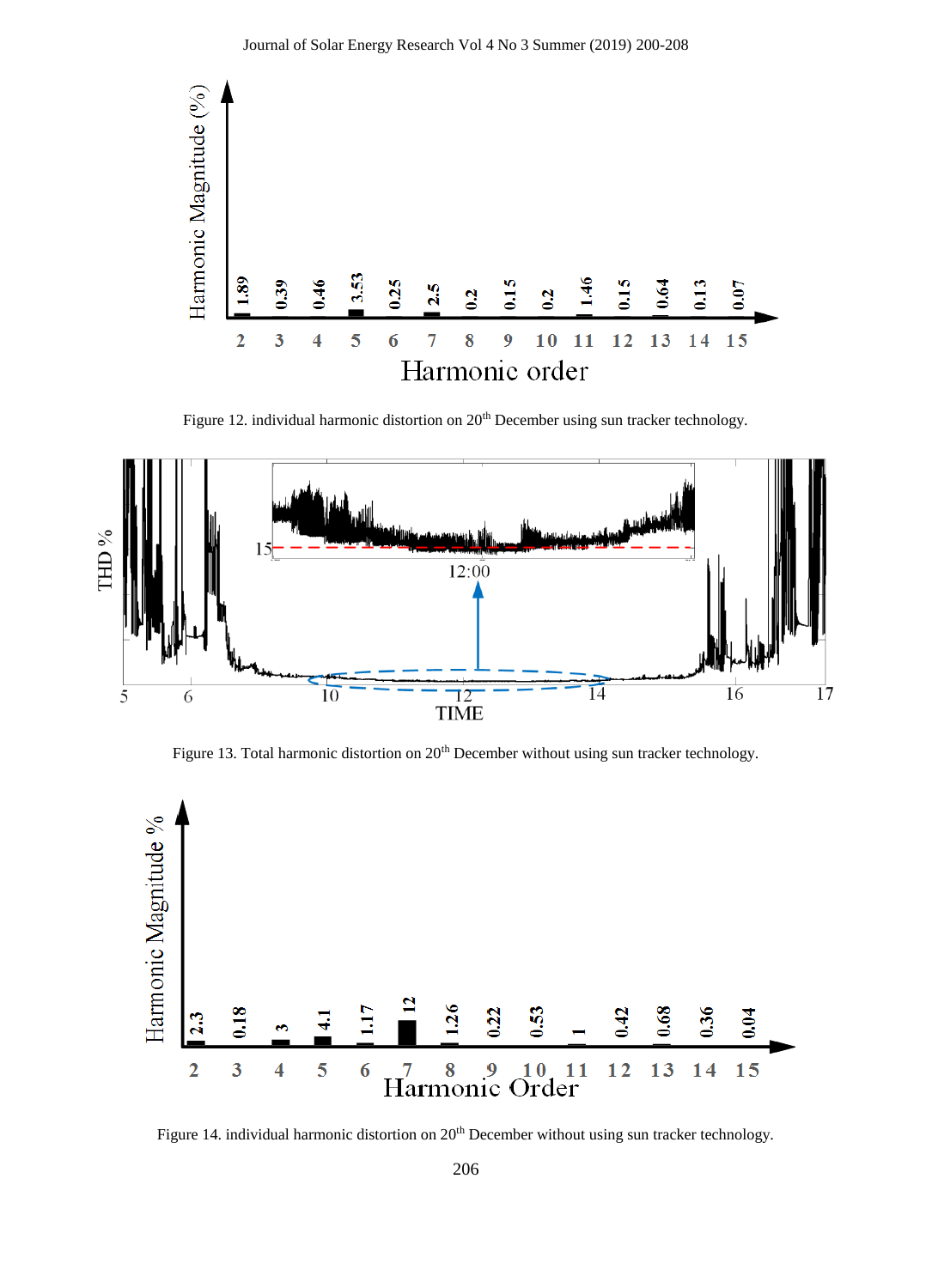# **5. Conclusion**

In this paper, the effects of climate change have been investigated on the harmonic distortion of the solar system on the longest and the shortest day of the year and the effect of using a sun tracker technology. Some standards have been discussed for the connection of solar systems to the utility grid. The harmonic distortion analyses have been carried out for output current at the point of common coupling and compared with the specified limits in the standard IEEE STD 519-1992. The solar system must be disconnected from the utility grid system in the hours that the harmonics produced by the solar system exceed the standard limits. Moreover, to increase hours of solar energy access, the sun tracker can be used in compliance with statutory standards.

# **References**

[1] Chidurala, A., Saha, T. K., & Mithulananthan, N. (2016). Harmonic impact of high penetration photovoltaic system on unbalanced distribution networks–learning from an urban photovoltaic network. IET Renewable Power Generation, 10(4), 485-494.

[2] Bhuyan, S., Singh, K., Kumar, M. N., & Mishra, S. (2017, December). A Study on Performance Analysis of 75kWp Grid Connected Solar Power Plant at MEMS. In 2017 International Conference on Computer, Electrical & Communication Engineering (ICCECE) (pp. 1-5). IEEE.

[3] Tamimi, B., Cañizares, C., & Bhattacharya, K. (2013). System stability impact of large-scale and distributed solar photovoltaic generation: The case of Ontario, Canada. IEEE transactions on sustainable energy, 4(3), 680-688.

[4] Sharma, H., Rylander, M., & Dorr, D. (2016). Grid Impacts Due to Increased Penetration of Newer Harmonic Sources. IEEE Transactions on Industry Applications, 52(1), 99-104.

[5] Lamich, M., Balcells, J., Corbalán, M., & Griful, E. (2017). Nonlinear loads model for harmonics flows prediction, using multivariate regression. IEEE Transactions on Industrial Electronics, 64(6), 4820-4827.

[6] Grycan, W., Brusilowicz, B., & Kupaj, M. (2018). Photovoltaic farm impact on parameters of power quality and the current legislation. Solar Energy, 165, 189-198.

[7] Khadkikar, V., Varma, R. K., Seethapathy, R., Chandra, A., & Zeineldin, H. (2012, June). Impact of distributed generation penetration on grid current harmonics considering non-linear loads. In 2012 3rd IEEE International Symposium on Power Electronics for Distributed Generation Systems (PEDG) (pp. 608-614). IEEE.

[8] Kaveh, M., Farhangi, S., & Iman-Eini, H. (2018, February). A new strategy for load side harmonic reduction using grid-connected photovoltaic inverters. In 2018 9th Annual Power Electronics, Drives Systems and Technologies Conference (PEDSTC) (pp. 341-346). IEEE.

[9] Jannesar, M. R., Sedighi, A., Savaghebi, M., Anvari-Moghaddam, A., & Guerrero, J. M. (2018, September). Optimal Passive Filter Planning in Distribution Networks with Nonlinear Loads and Photovoltaic Systems. In 2018 20th European Conference on Power Electronics and Applications (EPE'18 ECCE Europe) (pp. P-1). IEEE.

[10] Esram, T., & Chapman, P. L. (2007). Comparison of photovoltaic array maximum power point tracking techniques. IEEE Transactions on energy conversion, 22(2), 439-449.

[11] Rajapakse, A. D., & Muthumuni, D. (2009, October). Simulation tools for photovoltaic system grid integration studies. In 2009 IEEE Electrical Power & Energy Conference (EPEC) (pp. 1-5). IEEE.

[12] F II, I. (1993). IEEE STD519-1992, IEEE recommended practices and requirements for harmonic control in electrical power systems. New York, NY, USA.

[13] Salehi, S. M., Dehghan, S. M., & Hasanzadeh, S. (2016, February). Ultra step-up DC-DC converter based on three windings coupled inductor. In 2016 7th Power Electronics and Drive Systems Technologies Conference (PEDSTC) (pp. 171-176). IEEE.

[14] Salehi, S. M., Dehghan, S. M., & Hasanzadeh, S. (2018). Interleaved-Input Series-Output Ultra-High Voltage Gain DC-DC Converter. IEEE Transactions on Power Electronics, 34(4), 3397- 3406.

[15] Carrasco, J. A., de Quiros, F. J. G., Alaves, H., & Navalon, M. (2018). An Analog Maximum Power Point Tracker with Pulse Width Modulator Multiplication for a Solar Array Regulator. IEEE Transactions on Power Electronics.